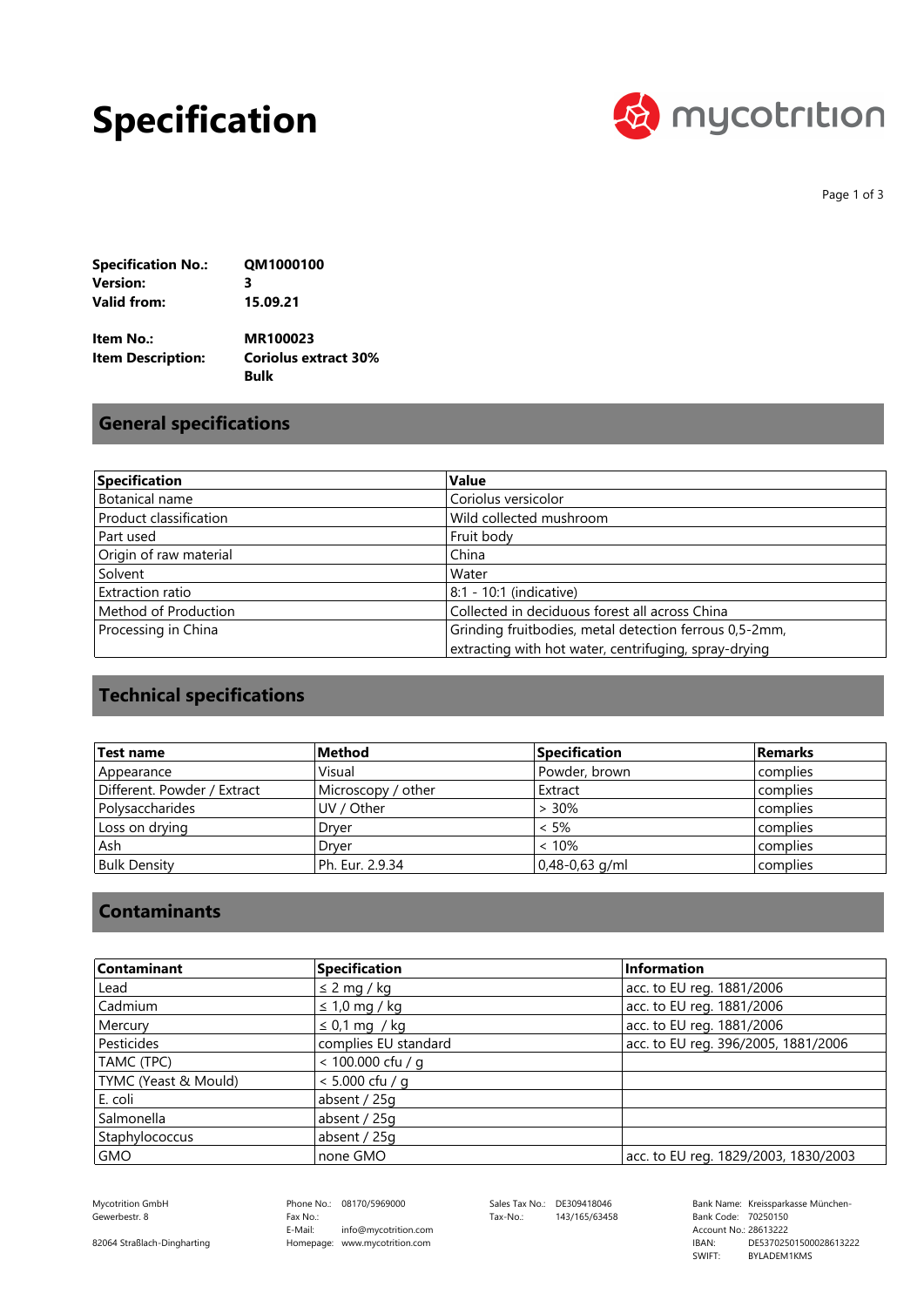# **Specification**



Page 2 of 3

| <b>Contaminant</b> | <b>Specification</b>                        | <b>Information</b>                       |
|--------------------|---------------------------------------------|------------------------------------------|
| I Irradiation      | Ino irradiation used                        | acc. to EU DIRECTIVE 1999/3/EC           |
| Nano               | no nano particles contained                 | div. EU reg.                             |
| <b>PAH</b>         | complies EU standard                        | acc. to EU reg. 1881/2006                |
| Safety             | this product ist safe for human consumption | for the use in food and food supplements |

### **Shelf life and storage conditions**

| Shelf life         | 4 years when properly stored                             |
|--------------------|----------------------------------------------------------|
| Storage parameters | Store at room temperature or lower, keep tightly closed, |
|                    | protect from light, humadity and insects                 |

### **Packaging**

| Packaging       | 25ka<br>' drum; paper drum, 5kg / PE-bag; 1kg / PE-bag |
|-----------------|--------------------------------------------------------|
| Inner-Packaging | filled in PE-bag, filled in second PE bag              |
| PE Bags         | tood grade                                             |

## **Allergens declaration according to LMIV**

| Allergen                                                 |                      | <b>Note</b> |
|----------------------------------------------------------|----------------------|-------------|
|                                                          | contained in product |             |
| Gluten-containing grain (wheat, rye, barley, oats, spelt | No                   |             |
| Crustaceans / shellfish or products thereof              | No                   |             |
| Eggs or products thereof                                 | No                   |             |
| Fish or products thereof                                 | No                   |             |
| Lupins or products thereof                               | <b>No</b>            |             |
| Milk or Milk products (including lactose)                | <b>No</b>            |             |
| Molluscs or products thereof                             | <b>No</b>            |             |
| Nuts or products thereof                                 | <b>No</b>            |             |
| Sesame seeds or products thereof                         | No.                  |             |
| Peanuts or products thereof                              | No                   |             |
| Soyabeans or products thereof                            | No.                  |             |
| Celery and celeriac                                      | No                   |             |
| Mustard or products thereof                              | <b>No</b>            |             |
| Sulphur diocide and sulphites                            | No                   |             |

### **Nutritional values**

|         | per 100g            |
|---------|---------------------|
| Energy  | 255 kcal<br>1054 kJ |
| Protein | $ -$<br>1 J.Z U     |

Gewerbestr. 8

82064 Straßlach-Dingharting

Mycotrition GmbH 08170/5969000 Sales Tax No.: DE309418046 Bank Name: Kreissparkasse München-Phone No.: 08170/5969000 Homepage: www.mycotrition.com E-Mail: Fax No.: info@mycotrition.com

Tax-No.: 143/165/63458

Bank Code: 70250150 SWIFT: IBAN: Bank Code: 70250150<br>Account No.: 28613222 DE53702501500028613222 BYLADEM1KMS